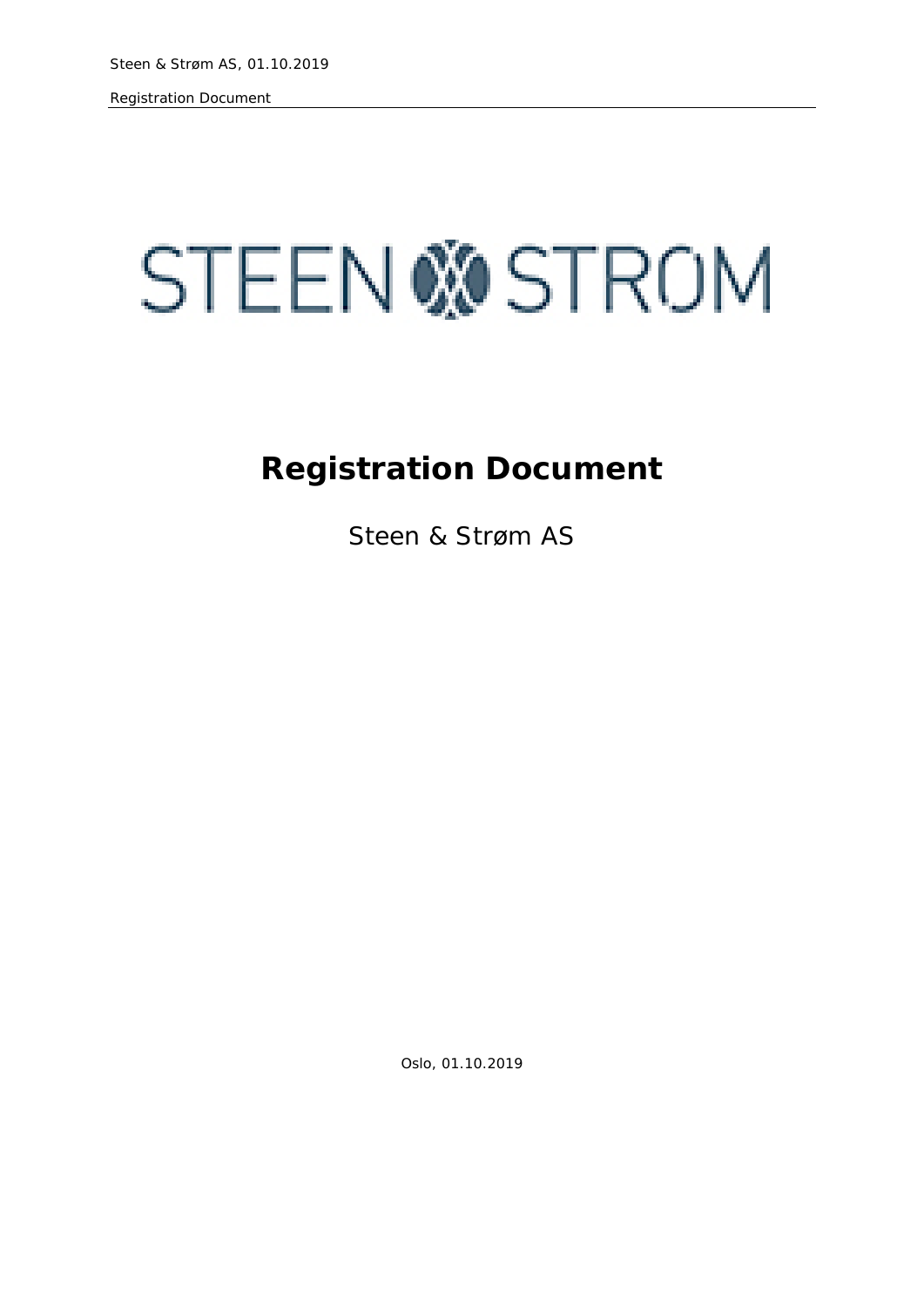#### **Important notice**

This Registration Document prepared according to Regulation (EU) 2017/1129, is valid for a period of up to 12 months following its approval by Norwegian FSA. This Registration Document was approved by the Norwegian FSA on 1<sup>st</sup> October 2019. The prospectus for issuance of new bonds or other securities may for a period of up to 12 months from the date of the approval consist of this Registration Document and a securities note to each issue and subject to a separate approval.

The Registration Document is based on sources such as annual reports and publicly available information and forward looking information based on current expectations, estimates and projections about global economic conditions, the economic conditions of the regions and industries that are major markets for the Company lines of business.

A prospective investor should consider carefully the factors set forth in chapter 1 Risk factors, and elsewhere in the Prospectus, and should consult his or her own expert advisers as to the suitability of an investment in bonds, including any legal requirements, exchange control regulations and tax consequences within the country of residence and domicile for the acquisition, holding and disposal of bonds relevant to such prospective investor.

The manager and/or affiliated companies and/or officers, directors and employees may be a market maker or hold a position in any instrument or related instrument discussed in this Registration Document and may perform or seek to perform financial advisory or banking services related to such instruments. The managers corporate finance department may act as manager or co-manager for this Company in private and/or public placement and/or resale not publicly available or commonly known. Copies of this Registration Document are not being mailed or otherwise distributed or sent in or into or made available in the United States. Persons receiving this document (including custodians, nominees and trustees) must not distribute or send such documents or any related documents in or into the United States.

Other than in compliance with applicable United States securities laws, no solicitations are being made or will be made, directly or indirectly, in the United States. Securities will not be registered under the United States Securities Act of 1933 and may not be offered or sold in the United States absent registration or an applicable exemption from registration requirements.

The distribution of the Registration Document may be limited by law also in other jurisdictions, for example in Canada, Japan, Australia and in the United Kingdom. Verification and approval of the Registration Document by the Norwegian FSA implies that the Registration Document may be used in any EEA country. No other measures have been taken to obtain authorisation to distribute the Registration Document in any jurisdiction where such action is required, and any information contained herein or in any other sales document relating to bonds does not constitute an offer or solicitation by anyone in any jurisdiction in which such offer or solicitation is not lawful or in which the person making such offer or solicitation is not qualified to do so or to anyone to whom it is unlawful to make such offer or solicitation.

The content of the Prospectus does not constitute legal, financial or tax advice and potential investors should seek legal, financial and/or tax advice.

Unless otherwise stated, the Prospectus is subject to Norwegian law. In the event of any dispute regarding the Prospectus, Norwegian law will apply.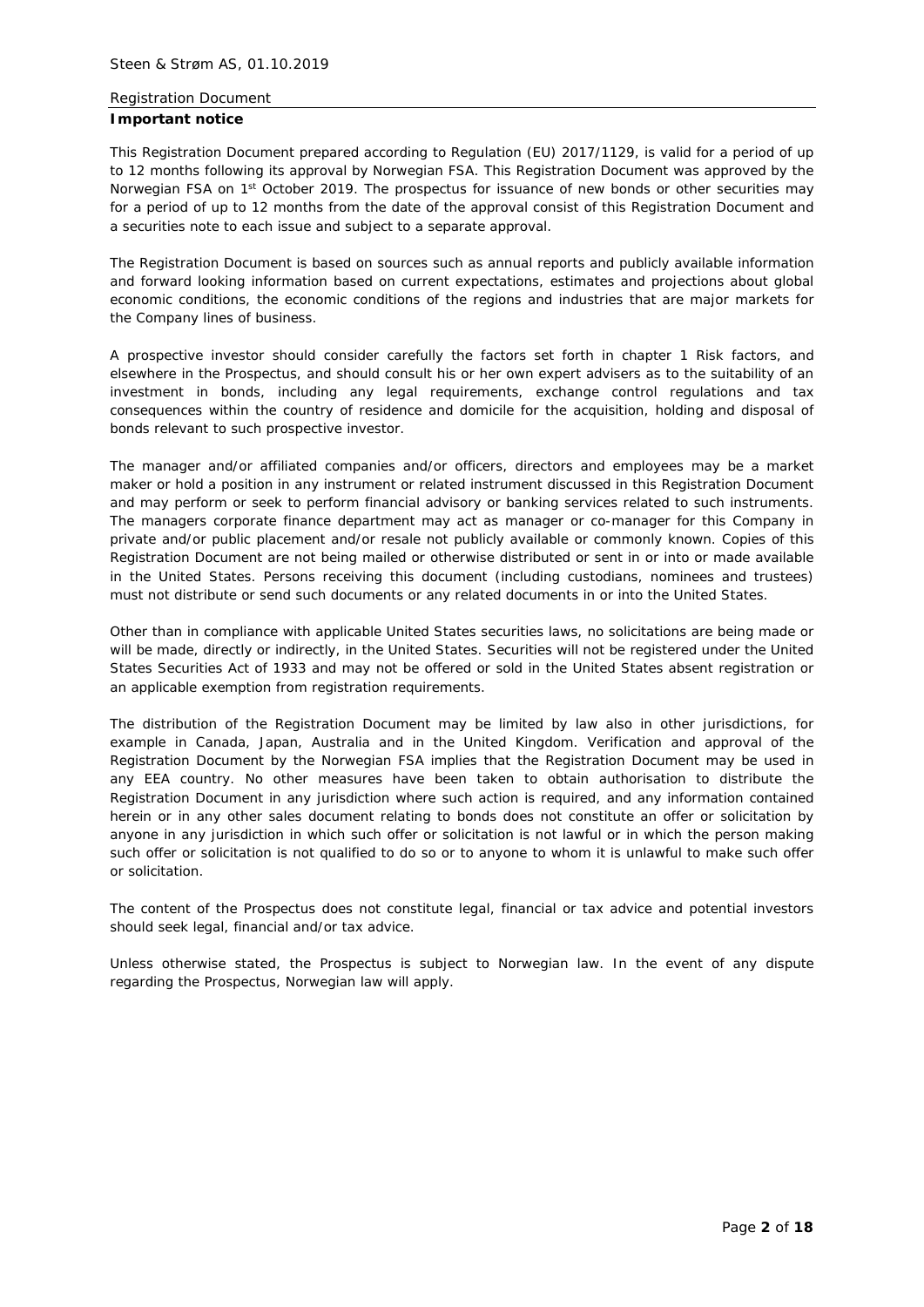## **Table of Contents:**

| 9. Financial information concerning the issuer's assets and liabilities, financial position and profits |
|---------------------------------------------------------------------------------------------------------|
|                                                                                                         |
|                                                                                                         |
|                                                                                                         |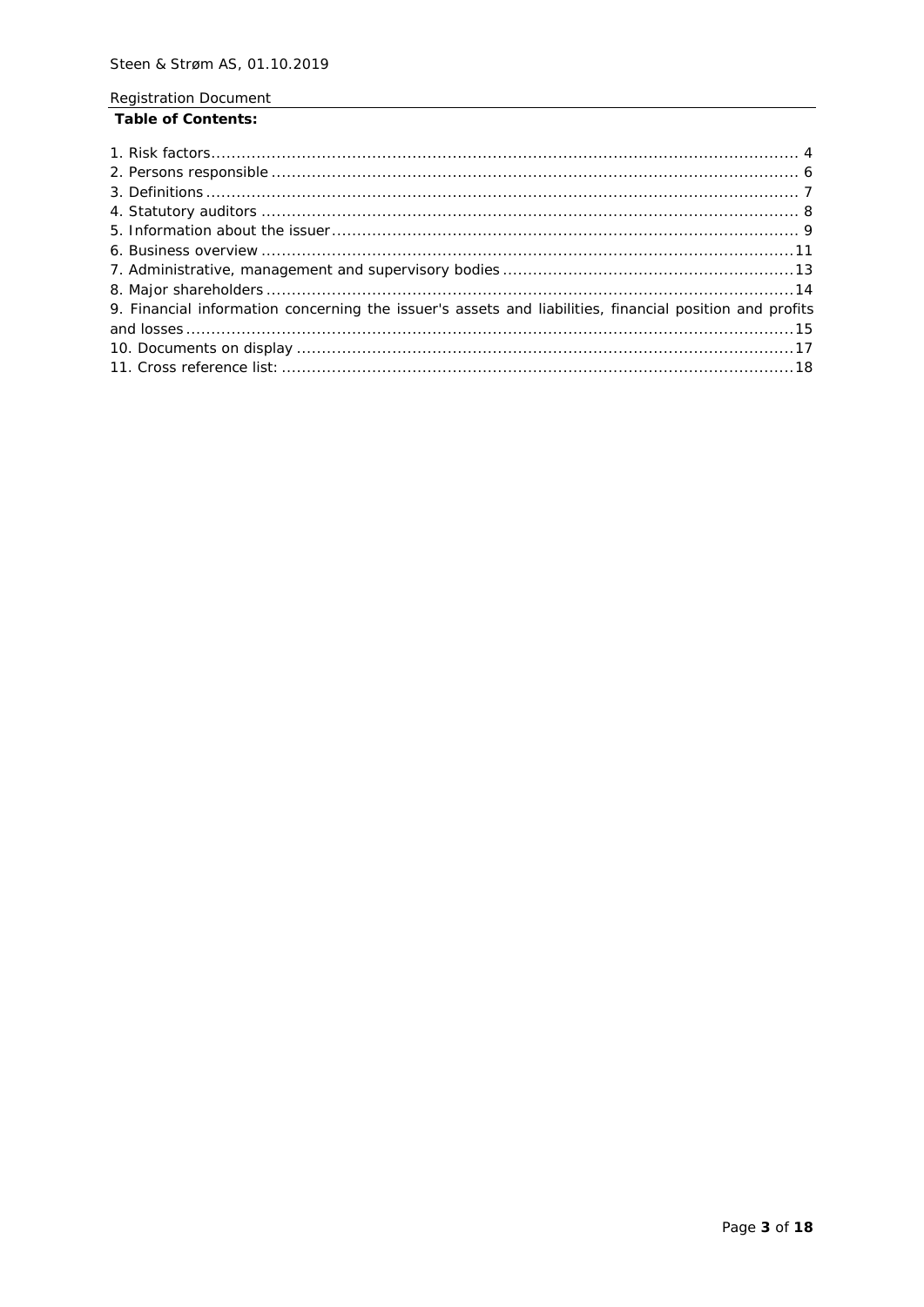## <span id="page-3-0"></span>**1. Risk factors**

As the Company is the parent company of the Group and primarily a holding company, the risk factors for Steen & Strøm AS and the Group are deemed to be equivalent for the purpose of this Registration Document.

Investing in bonds issued by Steen & Strøm AS involves inherent risks.

The risks and uncertainties described in the Prospectus are risks of which the Company is aware and that the Company considers to be material to its business. If any of the following risks were to occur, the Company's business, financial position, operating results or cash flows could be significantly and negatively affected, and the Company could be unable to pay interest, principal or other amounts on or in connection with the bonds.

In the category below, the Company sets out the most material risks, in its assessment, taking into account the negative impact of such risk on the Comapny and the probability of its occurrence.

Prospective investors should consider, among other things, the risk factors set out in the Prospectus, including those related to the bonds as set out in the Securities Note, before making an investment decision.

An investment in the bonds is suitable only for investors who understand the risk factors associated with this type of investment and who can afford a loss of all or part of their investment.

## **Risk Factors**

Group activities involve different kinds of risk; market risk, credit risk, liquidity risk and risks related to floating/fixed interest rates. The board of directors sets the goals and frameworks for how financial risk is managed.

#### *Market risk*

The main driver of the operational business of the Group is the development in retail spending.

The leases are mainly turnover-based, but with minimum lease provisions. The minimum rent has historically accounted for more than 90% of rental income. Changes in the values of the properties will be closely related to the tenants' ability and willingness to accept growth in the rent level over time. In order for the Group to be able to show growth in the rent level going forward, it is crucial that overall retail turnover at the shopping centers also show growth in the future. The higher the turnover growth at the centers, the greater the negotiating power the shopping center manager has in renegotiating / renewing or entering into new leases.

Based on public forecasts we have reason to believe that the growth in private consumption will be stable in the Scandinavian markets.

Over time, changes in the pattern of trade will affect the proportion of trade that occurs in shopping centers in general and may affect the market share of the centers in the Company in particular. There has been a tendency for an increasing share of e-commerce. In addition, increased environmental focus with tolls and closed streets in cities might affect the attractiveness of the individual shopping centers. If the shopping centers' market share in general, or the market share of the centers in the Group, is reduced, this could adversely affect the rent level.

In the case of major redevelopments or special tenant adjustments, the Group may also incur costs that for a period reduce the net rent level after ownership costs.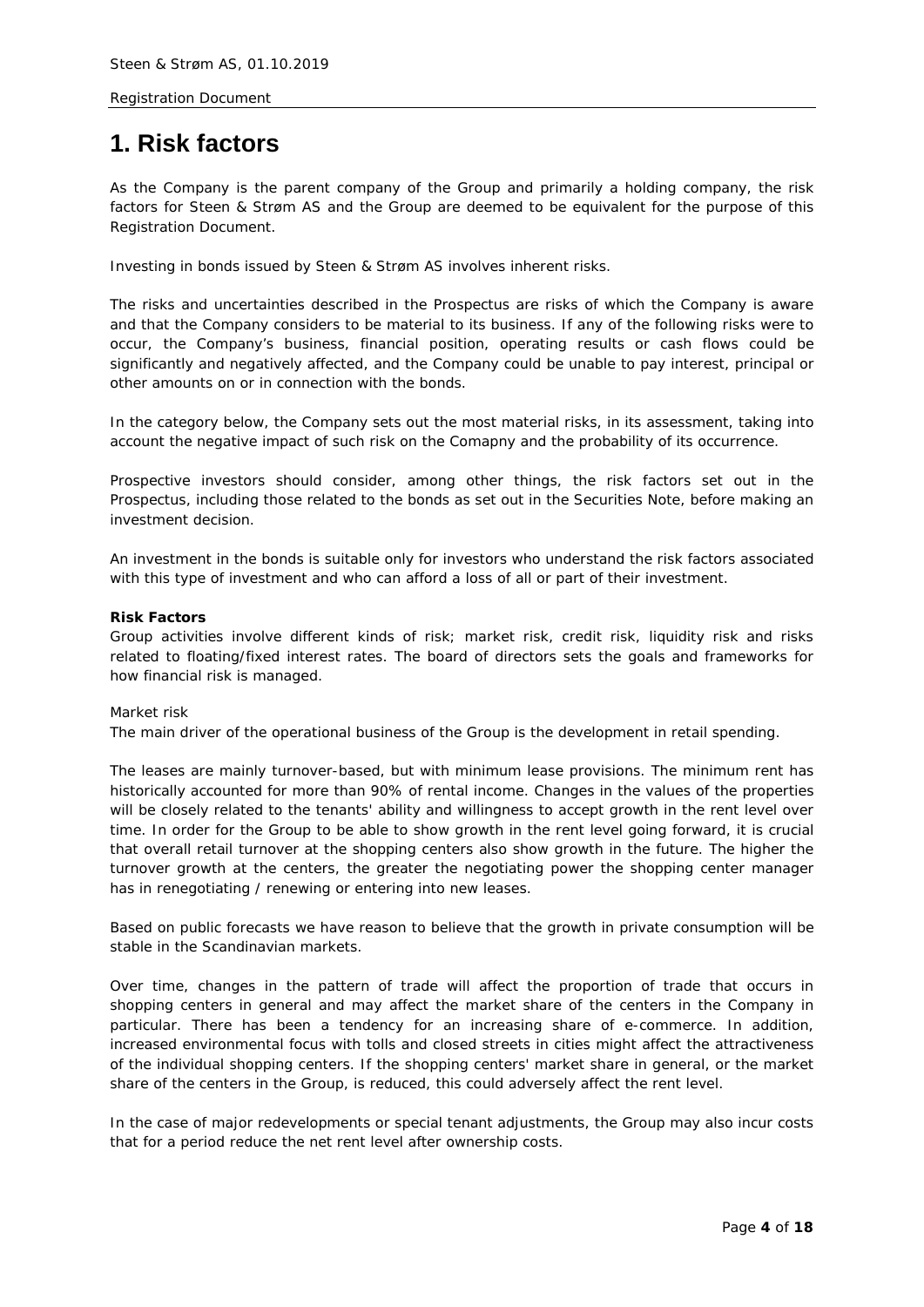#### *Liquidity risk*

The liquidity risk arises from the Company's need to be able to finance operations and investments for some time ahead. The liquidity risk is managed by always having reserves in the form of liquid current assets, unused credit facilities and un-mortgaged properties. We aim to limit liquidity risk that arises from the refinancing of group debts by scheduling maturity dates for loans at different times of the year and by having sufficient reserves to cover short-term refinancing needs. The Group's strategy is to, at all times, have sufficient cash and cash equivalents or credit facilities to be able to finance operations and investments for the next three years.

#### *Interest rate risk*

Interest rate risk arises in the short and medium term, following the part of the Company's debt which has a floating interest rate. The loan portfolio currently has a combination of floating and fixed rates, where long-term rent agreements have been made for approximately 76% of the Group's loan portfolio.

## *Credit risk*

The Group's credit risk is primarily related to the ability of the tenants to pay rent. Steen & Strøm has more than 1 600 leasing contracts. Prominent, stable retail chains form the major group of our tenants. Clear routines have been established on credit check of tenants before contract signing and follow-up of due invoices. The Group loss on receivables is limited.

#### *Foreign exchange risk*

Changes in exchange rates involve both direct and indirect financial risk for the Group. The currency exposure is mainly limited to the equity portion of shopping center investments in Sweden and Denmark. Hedging is achieved by using the same currency for assets and liabilities in each country.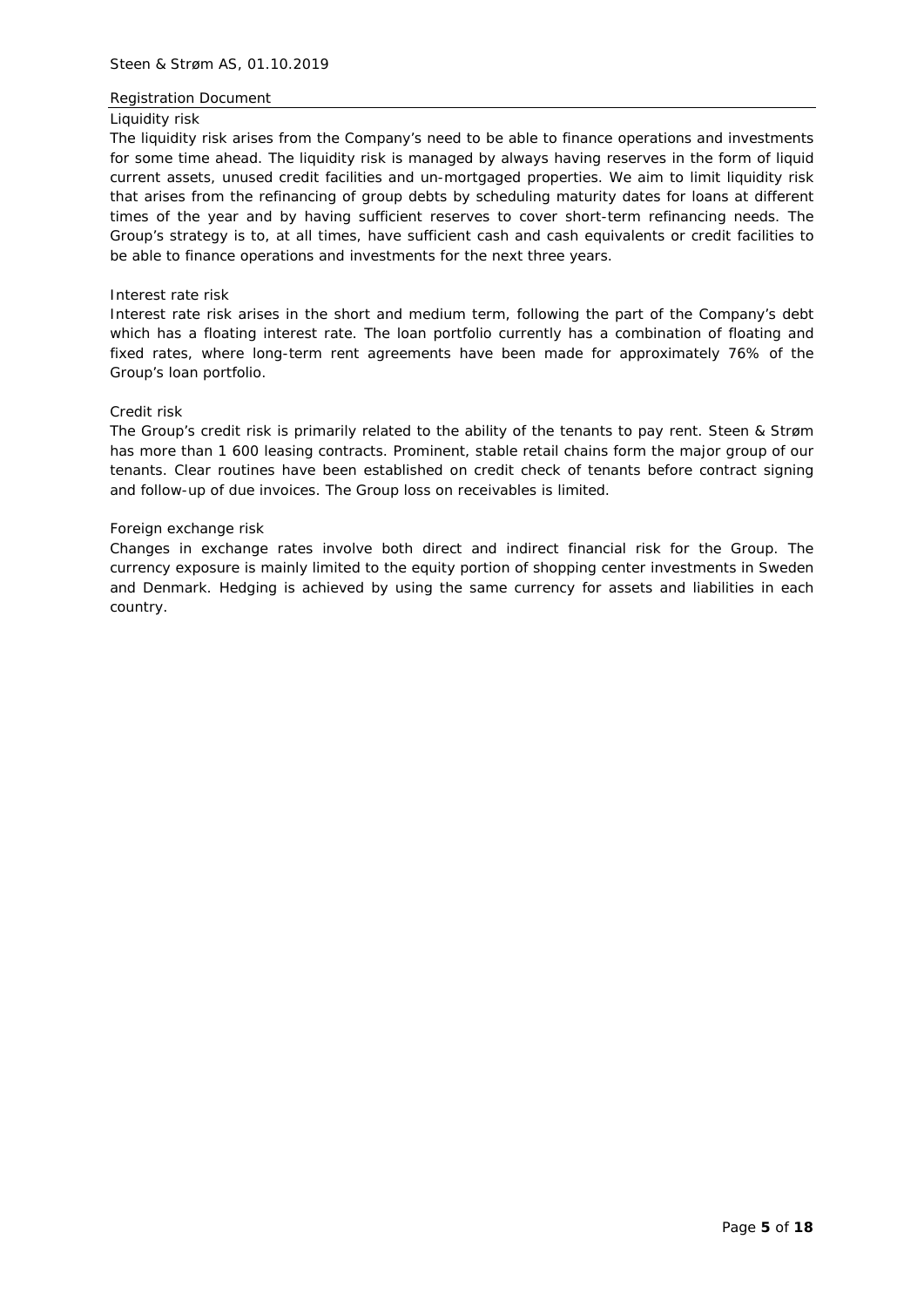## <span id="page-5-1"></span><span id="page-5-0"></span>**2. Persons responsible**

## **Persons responsible for the information**

Persons responsible for the information given in the Registration Document are as follows: Steen & Strøm AS, Støperigata 1, 0250 Oslo, Norway.

## **Declaration by persons responsible**

Steen & Strøm AS confirms that, to the best of their knowledge, the information contained in the Registration Document is in accordance with the facts and that the Registration Document makes no omission likely to affect its import.

01.10.2019

Steen & Strøm AS

## **Competent authority approval**

This Registration Document has been approved by the Financial Supervisory Authority of Norway (the "Norwegian FSA") (Finanstilsynet), as competent authority under Regulation (EU) 2017/1129. The Norwegian FSA only approves this Registration Document as meeting the standards of completeness, comprehensibility and consistency imposed by Regulation (EU) 2017/1129. Such approval should not be considered as an endorsement of the issuer that is the subject of this Registration Document.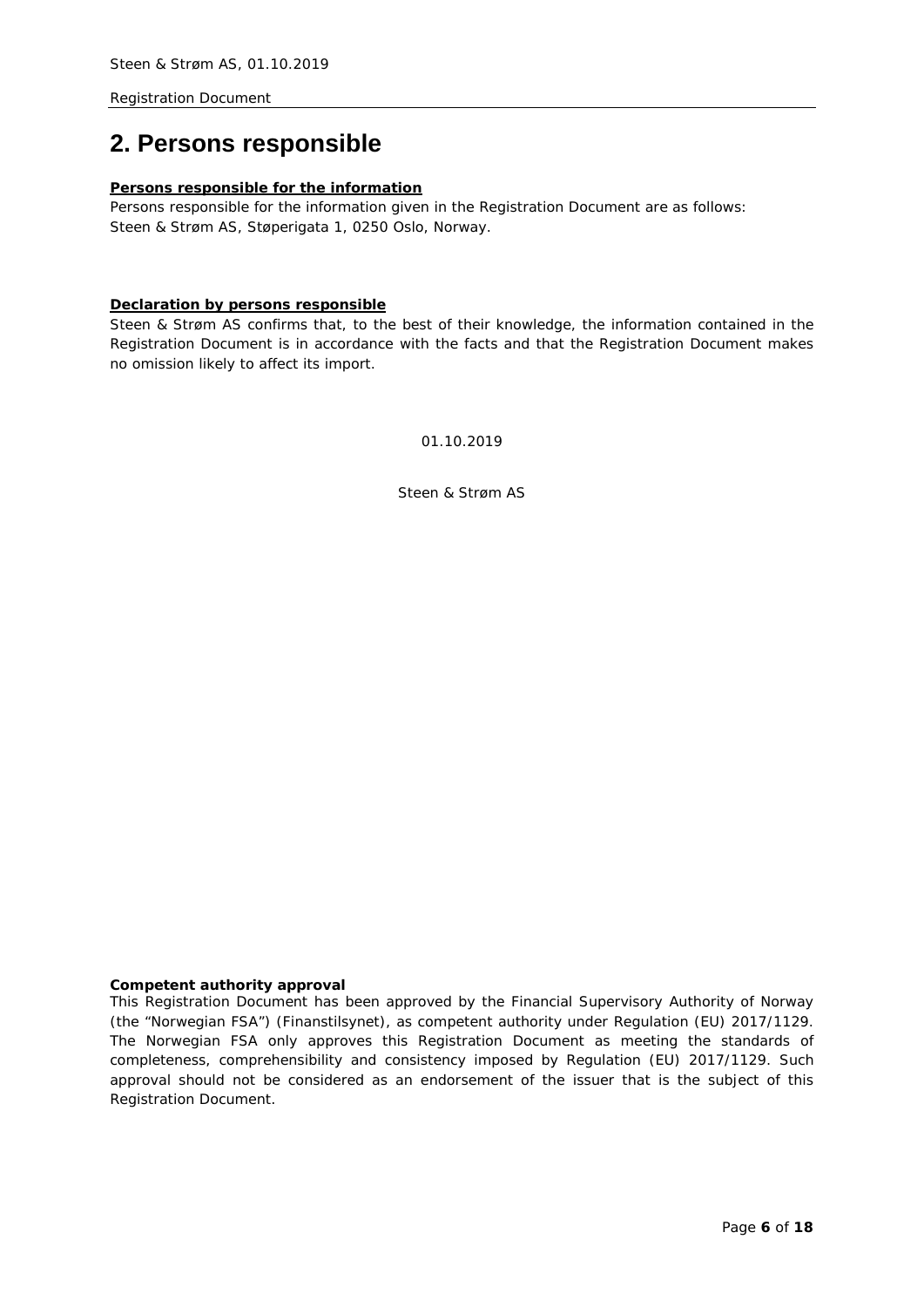## **3. Definitions**

| <b>BREAM</b>                 | Building Research Establishment Environmental<br>Assessment Method          |
|------------------------------|-----------------------------------------------------------------------------|
| The Company / Issuer         | Steen & Strøm AS                                                            |
| <b>GLA</b>                   | Gross leasable area                                                         |
| <b>GRESB</b>                 | Global Real Estate Sustainability Benchmark                                 |
| Group / Steen & Strøm        | Steen & Strøm AS with subsidiaries                                          |
| <b>NOK</b>                   | Norwegian kroner                                                            |
| Prospectus                   | The Registration Document together with the Securities<br>Note.             |
| <b>Registration Document</b> | This document dated 01.10.2019                                              |
| Securities Note              | Document to be prepared for each new issue of bonds<br>under the Prospectus |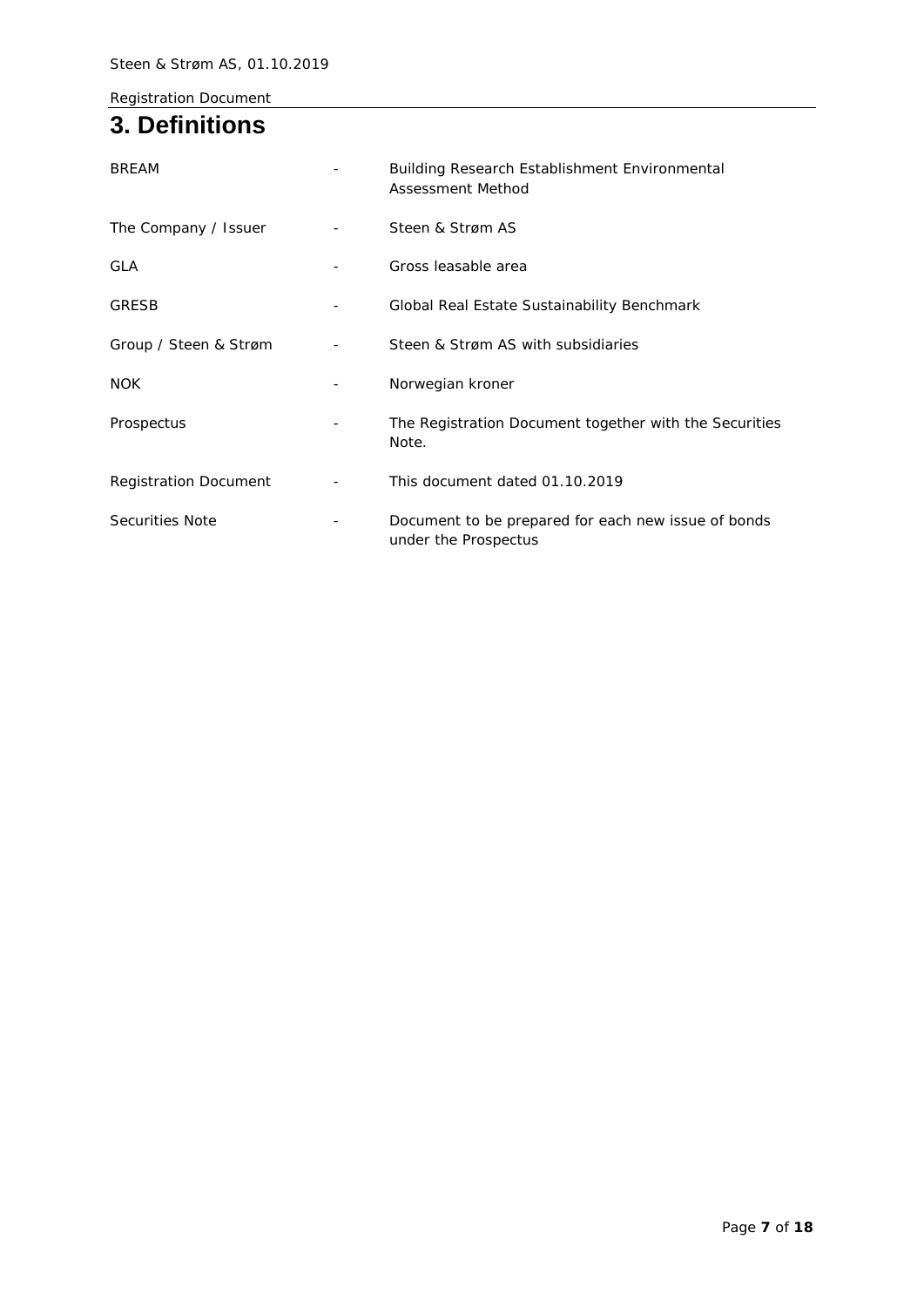## <span id="page-7-0"></span>**4. Statutory auditors**

The Company's auditor for the period covered by the historical financial information in this Registration Document has been Deloitte AS, independent public accountants, located at Dronning Eufemias gate 14, 0191 Oslo, Norway.

Deloitte AS is member of The Norwegian Institute of Public Accountants.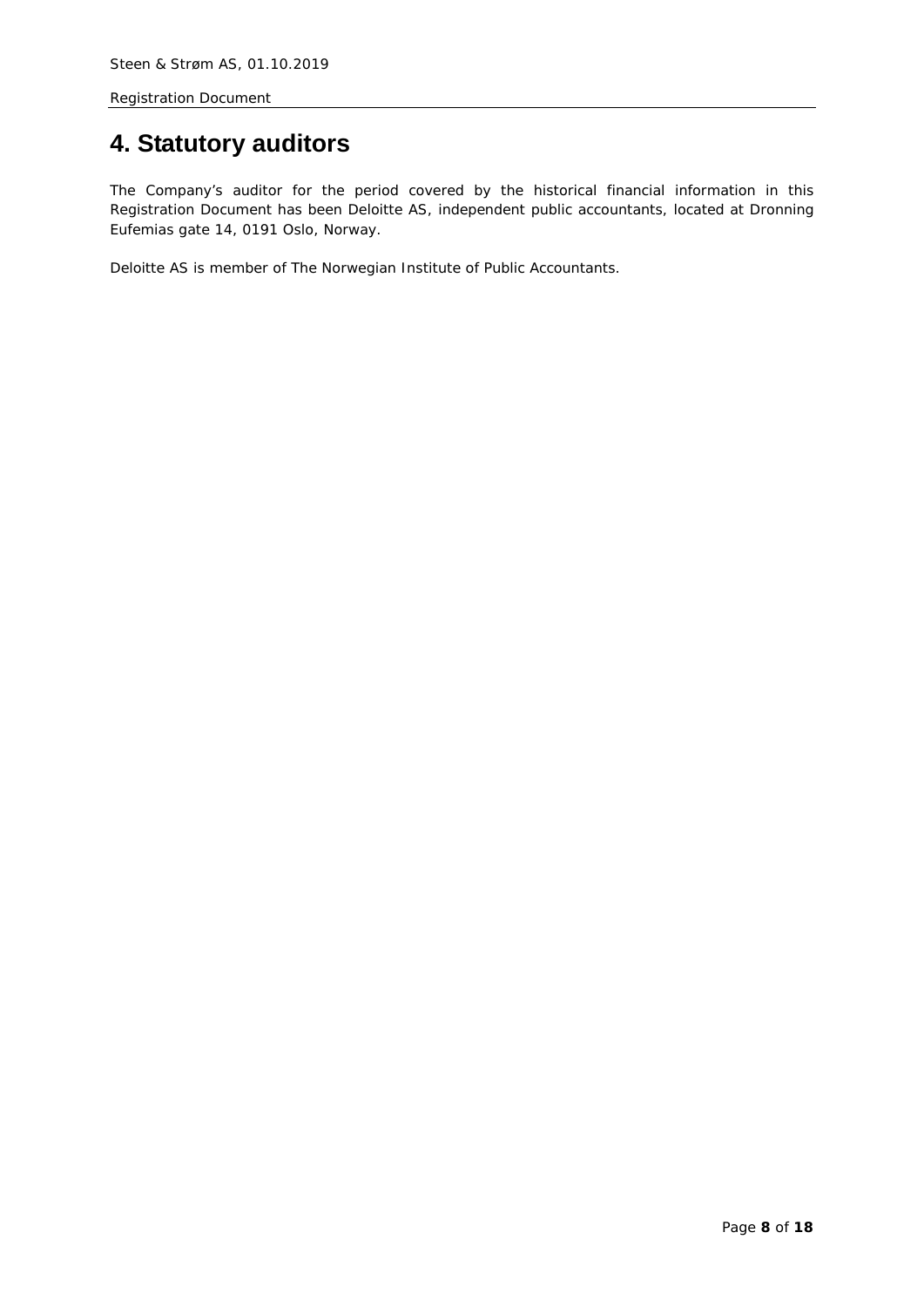## <span id="page-8-0"></span>**5. Information about the issuer**

Steen & Strøm AS is a limited liability company organized under the laws of Norway, including the Limited Liability Companies Act. Steen & Strøm AS was incorporated in Norway on 23 October 1991. The Company is registered in the Norwegian Companies Registry with registration number 962 073 182 and LEI-code 5967007LIEEXZXJNDK21. The legal name of the Company is Steen & Strøm AS, the commercial name is Steen & Strøm. The Company's registered address is Støperigata 1, N-0250 Oslo, Norway. The mailing address of the Company is Postboks 1593 Vika, 0118 Oslo, Norway. Company's telephone number is +47 23 21 35 00. Website: [www.steenstrom.com](http://www.steenstrom.com/)<sup>[1](#page-8-1)</sup>

Steen & Strøm is a shopping center company in Scandinavia. Steen & Strøm operates 18 shopping centers; 10 centers in Norway, 5 centers in Sweden and 3 centers in Denmark.

Steen & Strøm has a business concept to *be a proactive, professional, business-oriented and profitable owner, developer and commercial operator of the leading shopping centers situated in the most attractive marketplaces in Scandinavia.*

The object of the Company to invest, manage, develop, redevelop and maintain real estate, including construction operations, retail operations and anything in connection herewith, including purchase and sale of shares and participation in other companies as shareholders or otherwise.

Steen & Strøm AS, the parent company of the Group, is primarily a holding company. In addition to holding shares directly or indirectly in its subsidiaries, the group top management is employed by Steen & Strøm AS. Steen & Strøm has aprox. 150 employees, where as 78 of these are employed in Norway. The Group's main office is located in Oslo. The Group also has offices in Copenhagen and Stockholm in addition to the offices at the shopping centers.

Subsidiaries are entities controlled by Steen & Strøm AS. Control is achieved when the Company has power over the investee, is exposed, or has rights to variable returns from its involvement with the investee and has the ability to use its power to affect its returns. Control normally exists when the Group has more than 50 % of the voting power through ownership or agreements.

Associated companies are entities where the Group has significant influence but not control. Significant influence is the power to participate in the financial and operating policy decisions of the associate but is not control or joint control over those policies.

For a list of all subsidiaries of Steen & Strøm AS, see note 4.1 of the consolidated financial statements 2018. Please see the cross-reference list in section 11 in this Registration Document. The Company is not dependent on other than those included in the Group. In terms of liquidity, the Company is dependent on its subsidiaries.

The Group's main activity is that of being a lessor of the Group's investment properties. Leases are described in note 9 of the consolidated financial statements 2018. Please see the cross-reference list in section 11 in this Registration Document.

Steen & Strøm AS is rated A- by S&P Global Ratings Europe Limited.

i,

<span id="page-8-1"></span><sup>1</sup> *Disclaimer - the information on the website does not form part of this Registration Document unless information is incorporated by reference into the Registration Document*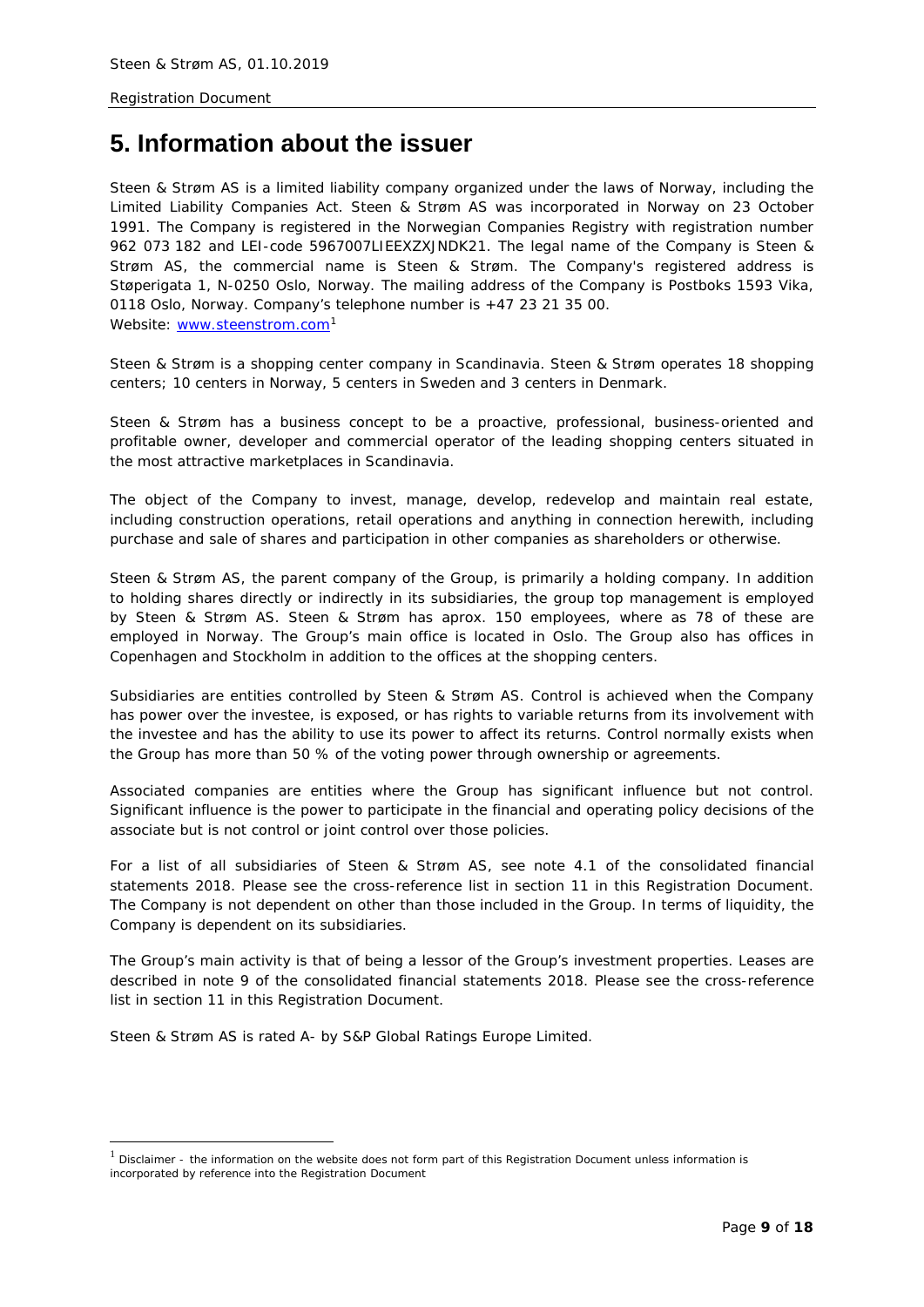## **HISTORY**

Steen & Strøm can trace its history back more than 200 years. Samuel Strøm in 1797 opened a little wine shop and general store at Kongens gate 23 in Oslo and got the name "Steen & Strøm" in 1856.

In 1991, Agora Drift AS took over the management of Steen & Strøm Magasin and a further five shopping centres and three hotels, which was the start of an expansion phase which created the basis for the Steen & Strøm group.

Steen & Strøm Invest AS was listed on the Oslo Stock Exchange in July 1994 and delisted September 2007.

On 25 July 2008 Klépierre and Stichting Depositary APG Strategic Real Estate Pool (APG) jointly entered into an agreement to acquire 100% of the outstanding share capital of Steen & Strøm ASA. APG is the pension fund for employers and employees in service of the Dutch government and the educational sector. Klépierre SA is a France-based real estate company focused on the commercial property market, mainly shopping centres and office properties.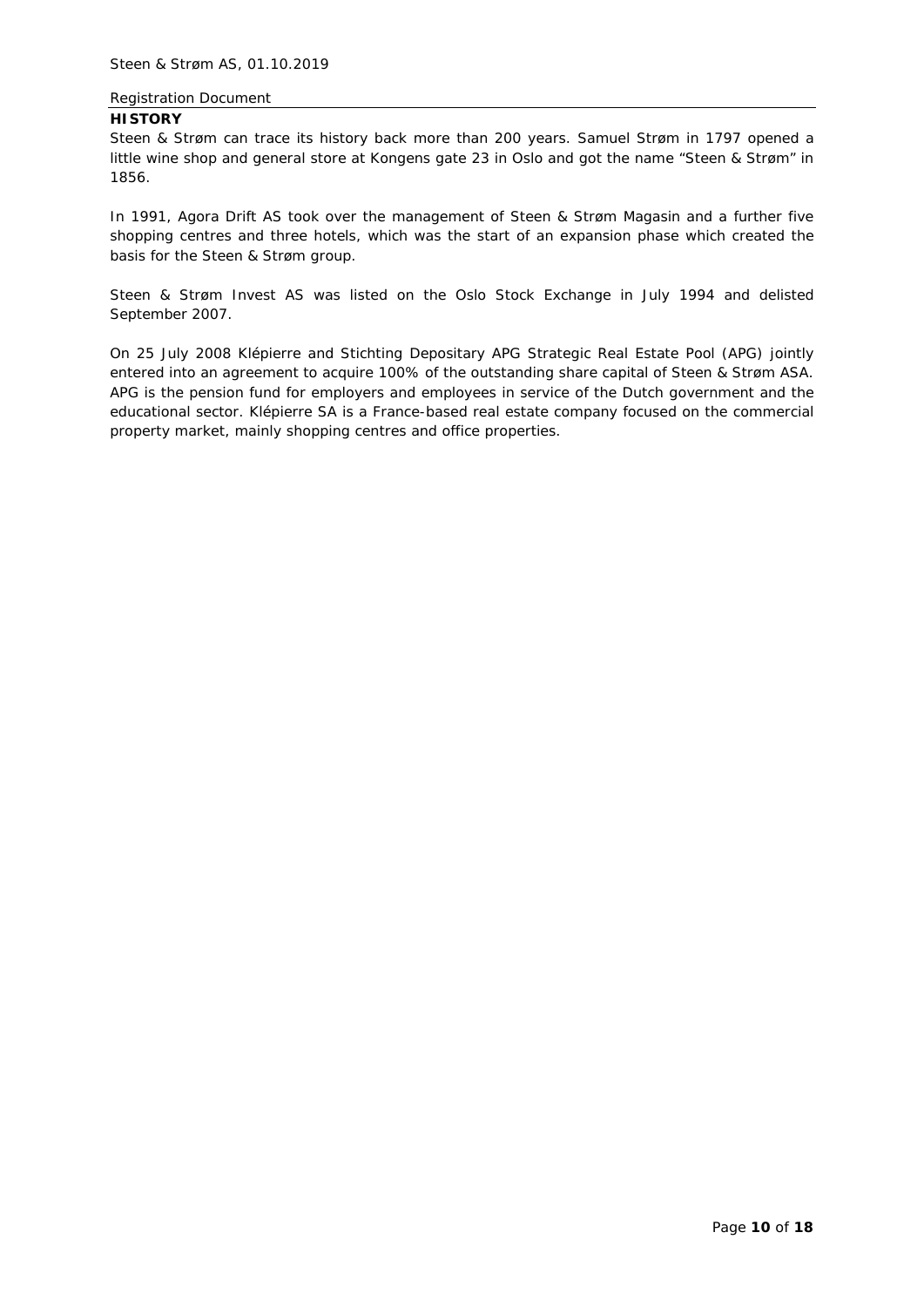## <span id="page-10-0"></span>**6. Business overview**

Steen & Strøm operates 18 shopping centers in Scandinavia; 10 centers in Norway, 5 centers in Sweden and 3 centers in Denmark. The main driver of the operational business of the Group is the development in retail spending. Steen & Strøm is an enterprising company. Continuously seeking to meet the consumers' increasingly complex needs, which encompass safe and effective shopping, exciting experiences and attractive meeting places.

The Group's activities in shopping centres and projects consist mainly of buying, selling and operating investment property, in addition real estate projects. The ownership of shopping centres represents the greater part of the Group's business. Shopping centres provide stable income. The Group has entered into lease contracts – principally with large, soundly based retailers.

The Group is structured into operating segments which are geographic regions:

## *Norway*

Steen & Strøm has 8 fully owned shopping centers and 2 partly owned\*\* shopping centers in Norway.

| <b>Name</b>          | <b>Place</b> | Sq.meters<br><b>GLA</b> | <b>Stores</b> | <b>Million</b><br>turnover<br>(NOK) | <b>Established</b> |
|----------------------|--------------|-------------------------|---------------|-------------------------------------|--------------------|
| Akaden Torgterrassen | Stavanger    | 21 431                  | 40            | 524                                 | 1988               |
| Amanda               | Haugesund    | 15 171                  | 75            | 1 2 7 1                             | 1997               |
| Farmandstredet       | Tønsberg     | 41 570                  | 101           | 1 2 8 7                             | 1971               |
| Gulskogen            | Drammen      | 38 627                  | 120           | 1 5 1 2                             | 1985               |
| Maxi Storsenter      | Hamar        | 21 563                  | 63            | 582                                 | 1986               |
| Metro $**$           | Lørenskog    | 53 344                  | 100           | 1 2 4 3                             | 1988               |
| Nerstranda           | Tromsø       | 12 735                  | 45            | 427                                 | 1998               |
| Nordbyen **          | Larvik       | 15868                   | 50            | 574                                 | 1991               |
| Vinterbro            | Vinterbro    | 32 847                  | 85            | 1 5 2 3                             | 1996               |
| Oslo City            | Oslo         | 26 076                  | 85            | 1931                                | 1988               |
| Økern Sentrum *      | Oslo         | 60 000                  | 155           |                                     |                    |

\*Project under development

#### *Denmark*

Steen & Strøm owns and operates 3 shopping centers in Denmark.

| <b>Name</b>        | <b>Place</b> | Sq.meters<br><b>GLA</b> | <b>Stores</b> | <b>Million</b><br>turnover | <b>Established</b> |
|--------------------|--------------|-------------------------|---------------|----------------------------|--------------------|
| Bruun's Galleri    | Århus        | 30 000                  | 100           | € 165                      | 2003               |
| Field's Copenhagen | Copenhagen   | 79 300                  | 145           | $\epsilon$ 372             | 2004               |
| Bryggen            | Vejle        | 21 000                  | 60            | € 64                       | 2008               |
| Viva $*$           | Odense       | 42 000                  | 100           |                            |                    |

\*Project under development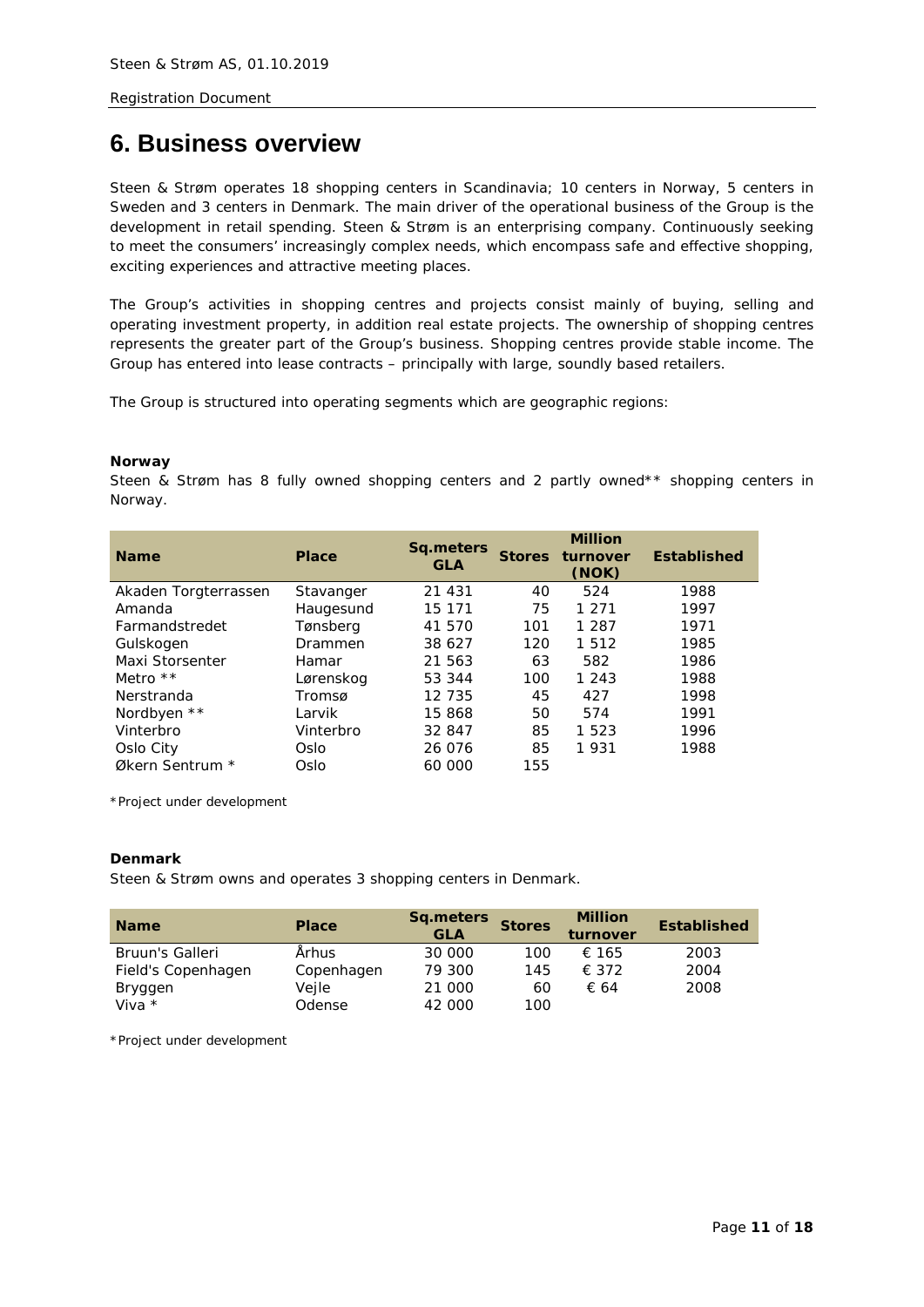## *Sweden*

Steen & Strøm owns and operates 5 shopping centers in Sweden.

| <b>Name</b>        | <b>Place</b> | <b>Sq.meters</b><br><b>GLA</b> | <b>Stores</b> | <b>Million</b><br>turnover | <b>Established</b> |
|--------------------|--------------|--------------------------------|---------------|----------------------------|--------------------|
| Allum              | Partille     | 50 000                         | 84            | € 195                      | 2006               |
| Kupolen            | Borlänge     | 48 615                         | 100           | € 123                      | 1990               |
| Marieberg Galleria | Örebro       | 36 014                         | 106           | € 148                      | 1979               |
| Emporia            | Malmö        | 77 700                         | 180           | € 300                      | 2012               |
| Galleri Boulevard  | Kristianstad | 21 000                         | 37            | € 65                       | 2013               |

## *Sustainable development[2](#page-11-0)*

Steen & Strøm has for years, managed a sustainability program with the vision of being one of the leaders within corporate responsibility in our industry. Shopping centers are important social players in the local communities' and this constitute the best possible basis for influencing both the environment and the society around in a positive direction. To meet this vision, Steen & Strøm has implemented ISO-14001. The current certificates issued in May 2018 are valid until 24<sup>th</sup> May 2020. The last external ISO 14001 audit was carried through by RISE Technical research institute in February 2019.

The pollution from the Group's activities is limited. However, Steen & Strøm has put a lot of effort into environmental issues and developed individual action plans to improve the Group's environmental performance level. Renewable Energy Guarantees of Origin (GO) exists for all power supplies in Norway and Sweden. In Denmark, the power supplies are of mixed origin.

As of 1st of January 2019 Denmark adopted the same market place as Norway and Sweden creating a Scandinavian trading platform of renewable energy.

Steen & Strøm is also investing in new and existing centers to create the best retail destinations for the future; hence, responsible decision making in relation to development projects is required. In major development projects Steen & Strøm complies with the international classification system "BREEAM", aiming for level "excellent". BREEAM in USE certification is targeted for a large part of the portfolio in 2019.

In 2018, Steen & Strøm's participation in "GRESB's" annual benchmark confirmed that the Group still maintain a very high level of sustainable performance. Steen & Strøm rated as one of the most sustainable shopping center companies in Europe, classified as "Green Star" and ranked as number 10 out of 56 actors within the pier: "Unlisted Retail real estate companies". "Green Star" is the highest level of rating in the "GRESB" quadrant benchmark methodology.

-

<span id="page-11-0"></span><sup>2</sup> *Source: Steen & Strøm's Annual Report 2018*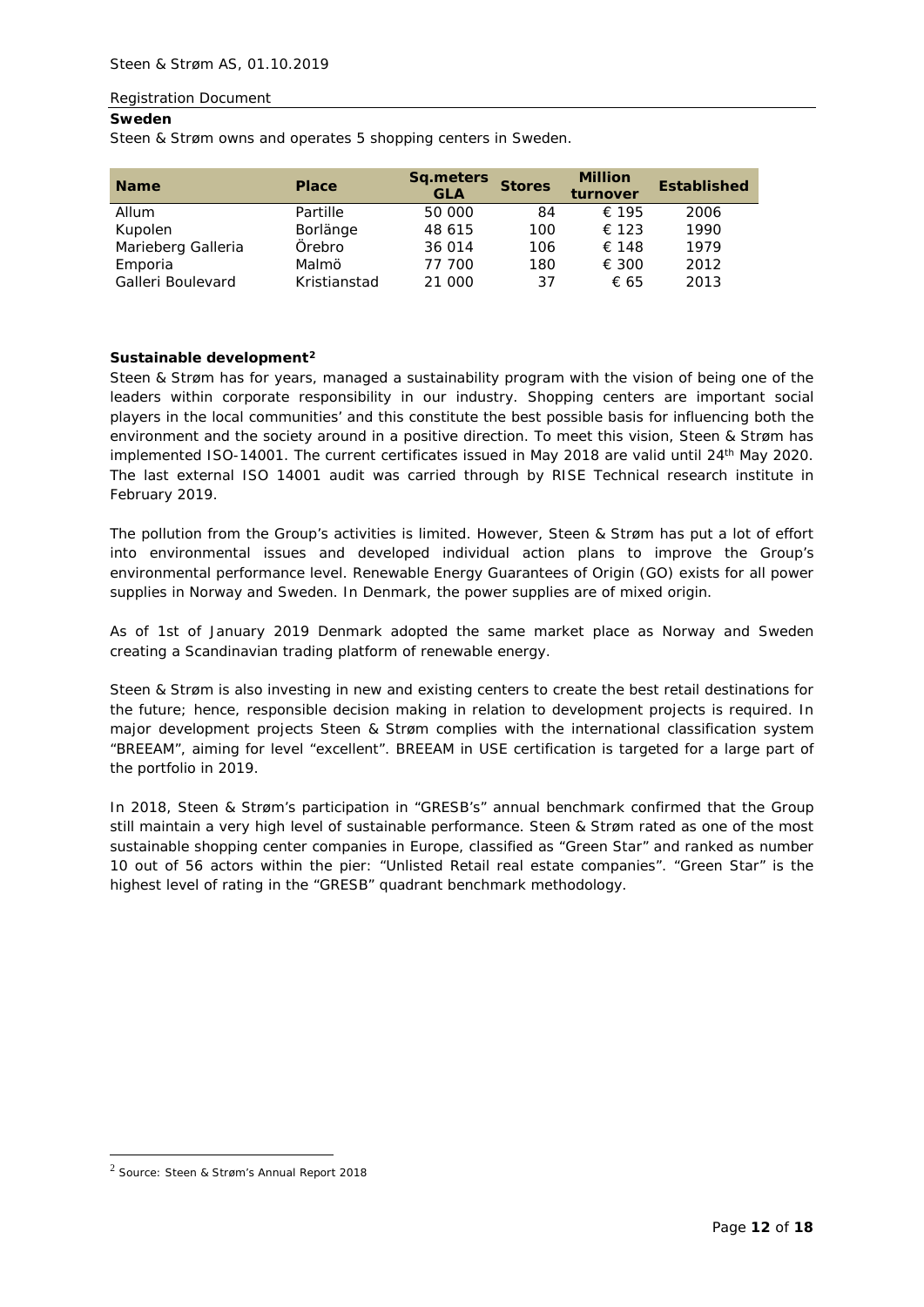## <span id="page-12-0"></span>**7. Administrative, management and supervisory bodies**

## **BOARD OF DIRECTORS STEEN & STRØM AS:**

| <b>Name</b>                         | <b>Position</b>       | Principal activities outside the Group                       |
|-------------------------------------|-----------------------|--------------------------------------------------------------|
| Jean-March Jestin                   | Chairman of the Board | Chairman of the Klépierre Executive Board                    |
| Jean-Michel Gault                   | Board member          | Deputy CEO and Member of the Executive Board in<br>Klépierre |
| Beñat Ortega                        | Board member          | Chief Operating Officer in Klepierre                         |
| <b>Roland Mangelmans</b>            | Board member          | Senior Portfolio Manager in APG Pension Fund                 |
| Rafael Torres Villalba Board member |                       | Head of Listed Real Estate Europe in APG Pension<br>Fund     |

All the members of the board can be reached at the Company's registered address, Støperigata 1, P.O. Box 1593 Vika, N-0118 Oslo, Norway.

## **EXECUTIVE MANAGEMENT - STEEN & STRØM AS:**

| <b>Name</b>   | <b>Position</b> | <b>Businesss adress</b>                 |
|---------------|-----------------|-----------------------------------------|
| Louis Bonelli | CEO.            | P.O. Box 1593 Vika, N-0118 Oslo, Norway |
| Brian Jensen  | CEO.            | P.O. Box 1593 Vika, N-0118 Oslo, Norway |

**Louis Bonelli** is the Chief Executive Office in Steen & Strøm. He has an MBA from EDHEC Business School. Louis Bonneli joined Klepierre in 2015 as Group Head of Leasing and was prior Real Estate Director EMEA at Estée Lauder Companies and before Senior International Leasing Manager at Unibail Rodamco.

**Brian Jensen** is the Chief Financial Officer in Steen & Strøm. He has an MBA from Copenhagen Business School. Brian Jensen joined Steen & Strøm in 2010 and was prior finance manager and before management consultant and auditor at Deloitte.

There are no conflicts of interests between any duties to the issuing entity of the persons referred to in this section and their private interests or other duties.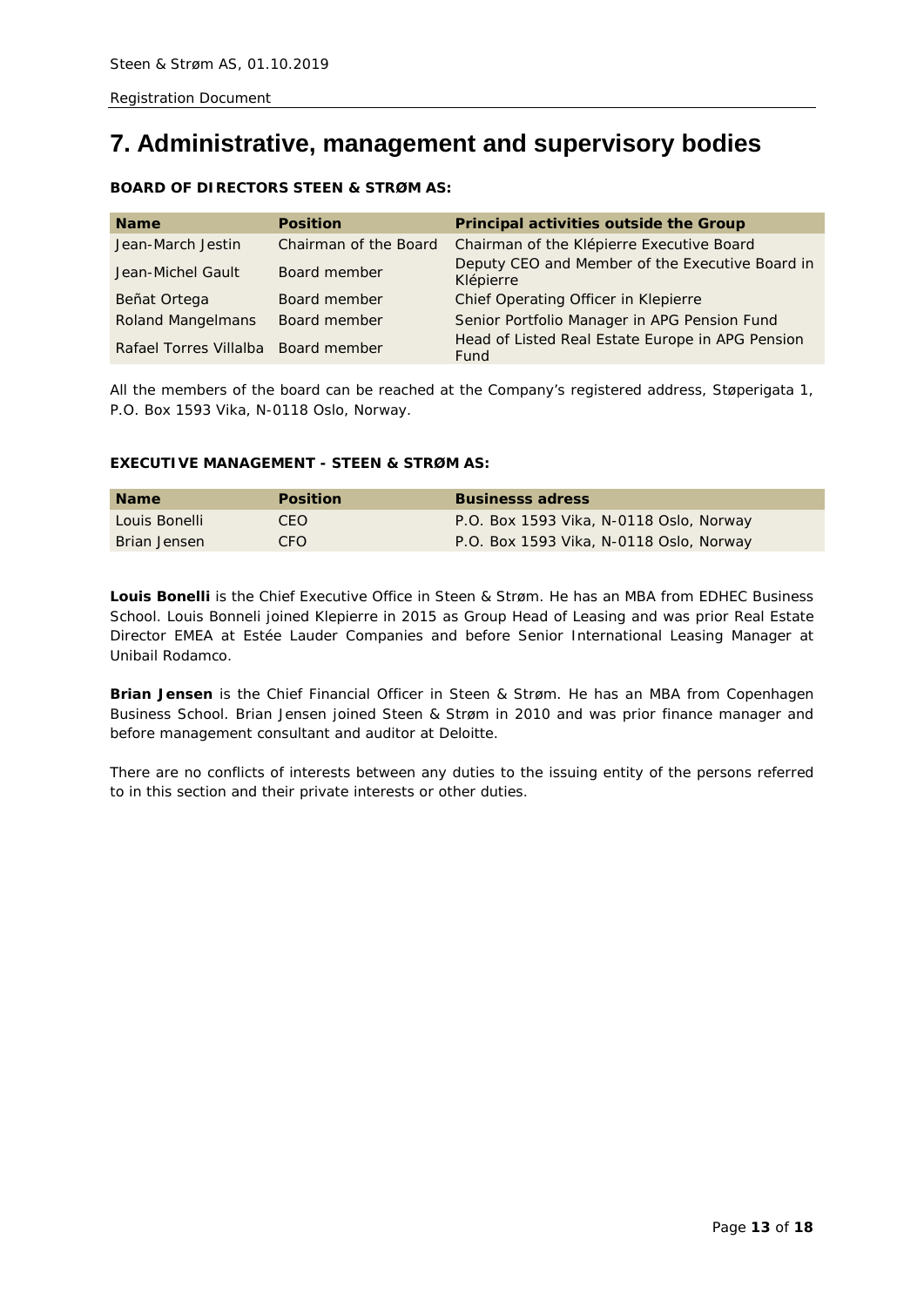## <span id="page-13-0"></span>**8. Major shareholders**

Steen & Strøm AS is a 100% owned subsidiary of Storm Holding Norway AS. Storm Holding Norway AS is fully owned by Nordica HoldCo AB, which in turn is owned by Klépierre, the pan-European leader in shopping malls (56.1%), and Stichting Depositary APG Strategic Real Estate Pool (43.9%). Klépierre has it's headquarter in Paris and is represented in 16 countries, including Scandinavia. APG is one of the world's largest pension fund managers, based in the Netherlands.

Klépierre is the majority owner of Steen & Strøm with 56.1 % shares. There is a shareholder agreement between Klépierre and Stichting Depositary APG Strategic Real Estate Pool in place to ensure that such control is not abused.

The share capital of Steen & Strøm AS is NOK 73 258 653, divided into 29 303 461 shares at par value NOK 2.50. The Company has only one class of shares and the shares are freely transferrable. The shares of the Company are registered in the Central Securities Registry.

There are no arrangements, known to the Issuer, the operation of which may at a subsequent date result in a change in control of the Issuer.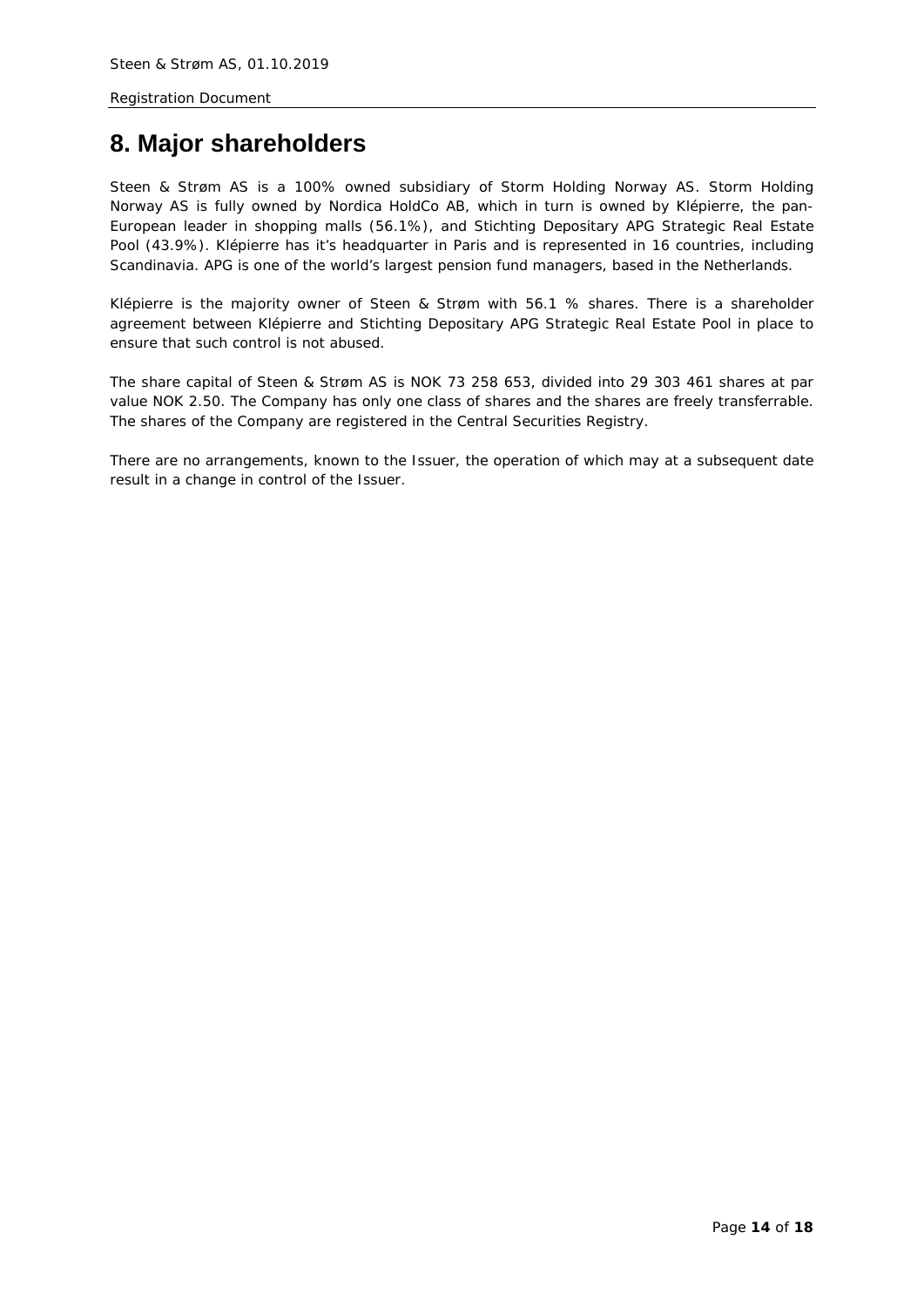## <span id="page-14-0"></span>**9. Financial information concerning the issuer's assets and liabilities, financial position and profits and losses**

The consolidated financial statements have been prepared in accordance with International Financial Reporting Standards (IFRS) as adopted by the European Union.

The financial information of Steen & Strøm AS is incorporated by reference. Please see the crossreference list in section 11 in this Registration Document:

|                          | 2018         | 2017         |
|--------------------------|--------------|--------------|
| Steen & Strøm AS - Group | audited      | audited      |
| Income statement         | Page 21      | Page 15      |
| Balance sheet            | Page 22 - 23 | Page 16 - 17 |
| Cash flow statement      | Page 24      | Page 18      |
| <b>Notes</b>             | Page 26 - 58 | Page 20 - 51 |
| Accounting principles    | Page 26 - 36 | Page 20 - 28 |
| Auditors report          | Page 74 - 77 | Page 69 - 72 |

|                           | 2018         | 2017         |
|---------------------------|--------------|--------------|
| Steen & Strøm AS - Parent | audited      | audited      |
| Income statement          | Page 61      | Page 53      |
| Balance sheet             | Page 62 - 63 | Page 54 - 55 |
| Cash flow statement       | Page 64      | Page 56      |
| <b>Notes</b>              | Page 66 - 73 | Page 58 - 67 |
| Accounting principles     | Page 66      | Page 58      |
| Auditors report           | Page 74 - 77 | Page 69 - 72 |

*2018: [http://www.steenstrom.com/content/uploads/2019/04/Aarsrapport\\_2018.pdf](http://www.steenstrom.com/content/uploads/2019/04/Aarsrapport_2018.pdf) 2017: <http://mag.yellow.dk/yellow/235/html5/>*

The historical financial information for 2018 and 2017 has been audited.

Other than what is mentioned in note 11.2 in the Annual Report 2018 "Litigations and claims" there are no governmental, legal or arbitration proceedings (including any such proceedings which are pending or threatened of which the Issuer is aware), during a period covering at least the previous 12 months which may have, or have had in the recent past, significant effects on the Issuer and/or Group's financial position or profitability.

In May 2019 Steen & Strøm issued NOK 100 million as the first tranche of a new open bond issue with a tenor of 10 years with a coupon of 2.98% p.a. The bond issue has a borrowing limit of NOK 1 000 million.

Other than this there is no significant change in the financial position of the Group which has occurred since the end of the last financial period for which either audited financial statements or interim financial statements have been published. Furthermore, there has been no material adverse change in the prospects of the Issuer since the date of the last published audited financial statements, and there is no significant change in the financial performance of the group since the end of the last financial period for which financial information has been published to the date of the Registration Document.

There are no recent events in particular to the Issuer which are to a material extent relevant to the evaluation of the Issuer's solvency.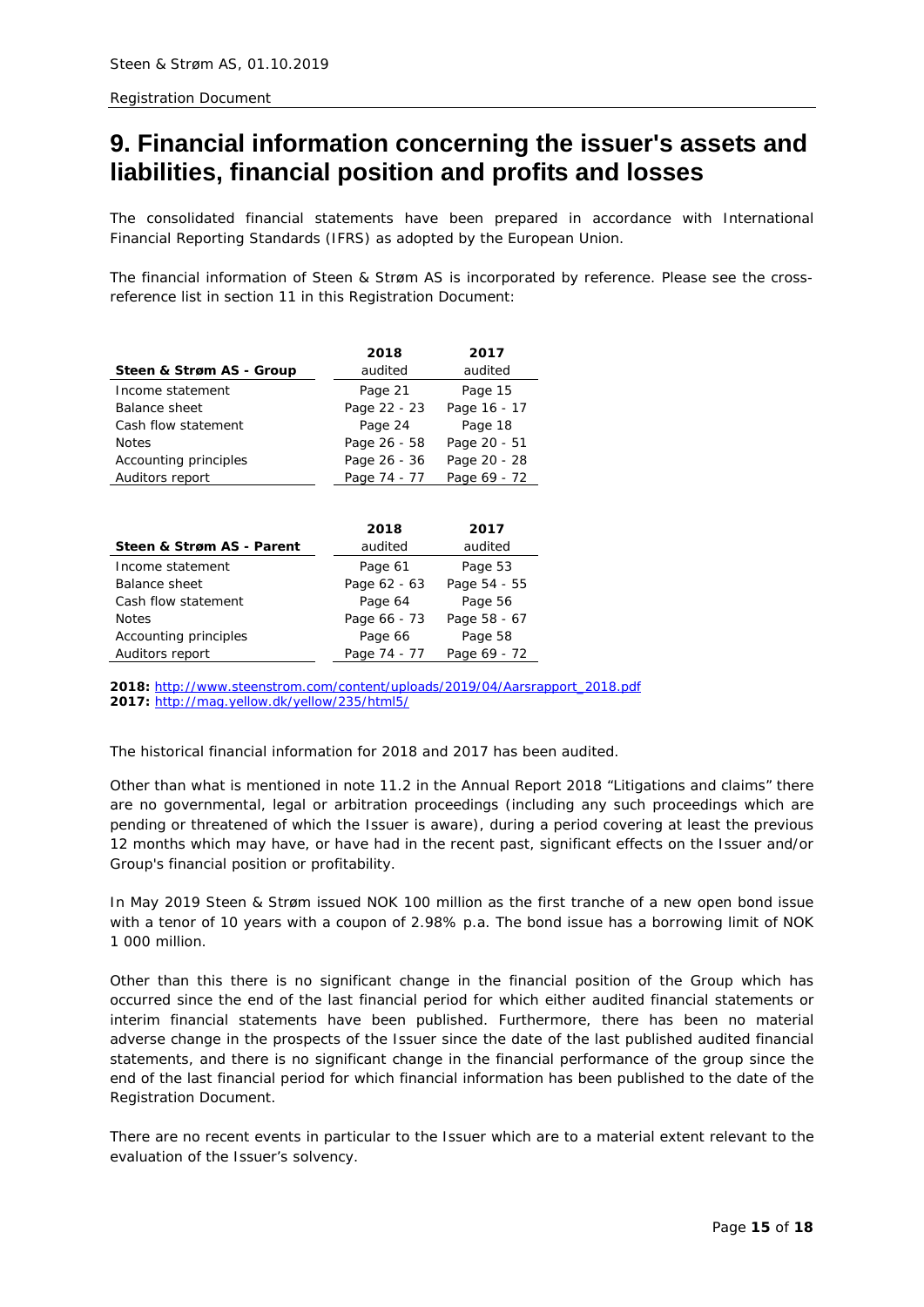There are no material contracts that are not entered into in the ordinary course of the Issuer's business, which could result in any group member being under an obligation or entitlement that is material to the Issuer's ability to meet its obligation to security holders in respect of the securities being issued.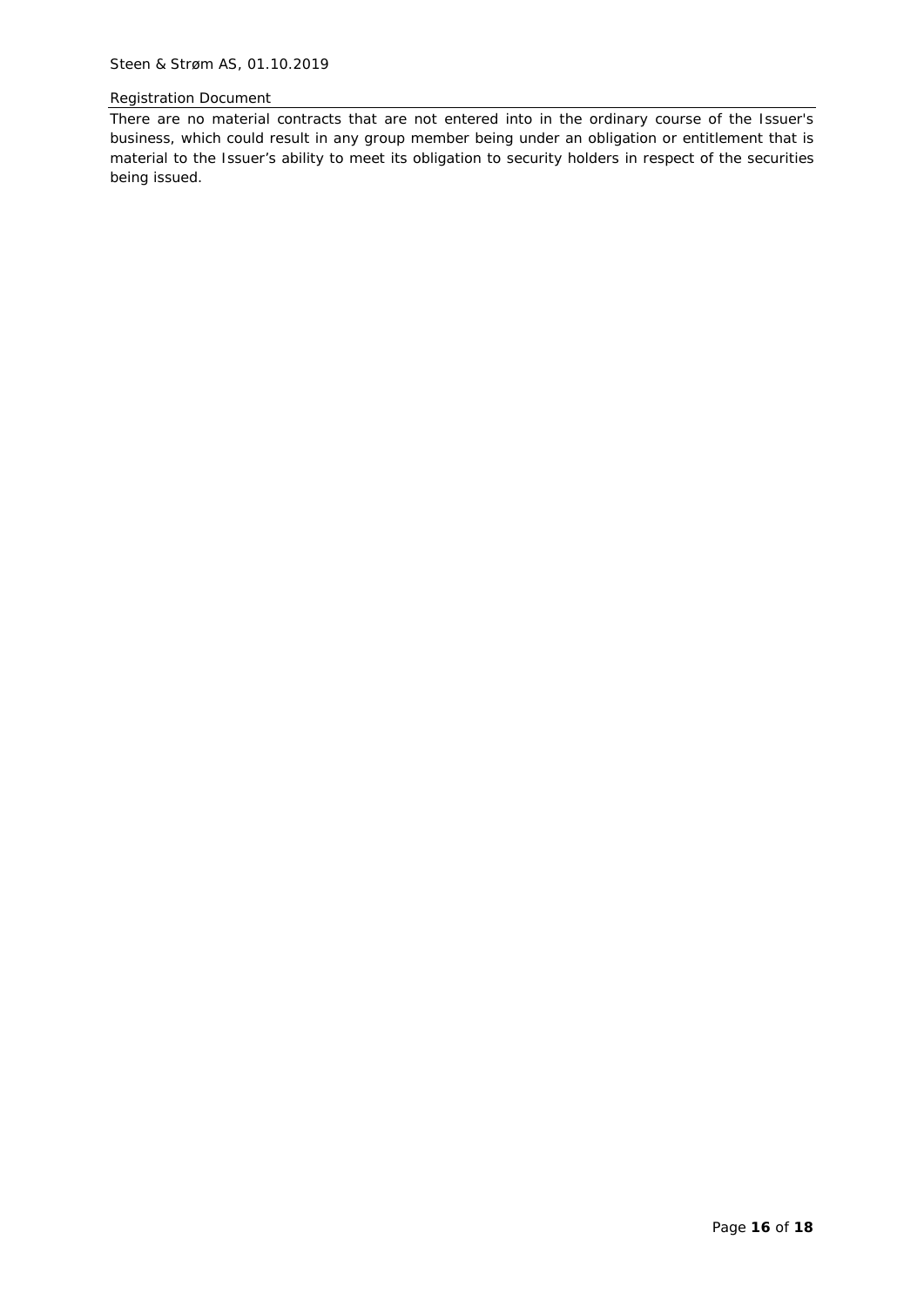## <span id="page-16-0"></span>**10. Documents on display**

For the term of the Registration Document the following documents, where applicable, may be inspected:

- (a) the up to date memorandum and articles of association of the issuer;
- (b) all reports, letters, and other documents, valuations and statements prepared by any expert at the issuer's request any part of which is included or referred to in the registration document.

The documents may be inspected at [www.steenstrom.no](http://www.steenstrom.no/) or at the Issuer office, Støperigata 1, N-0250 Oslo, Norway.